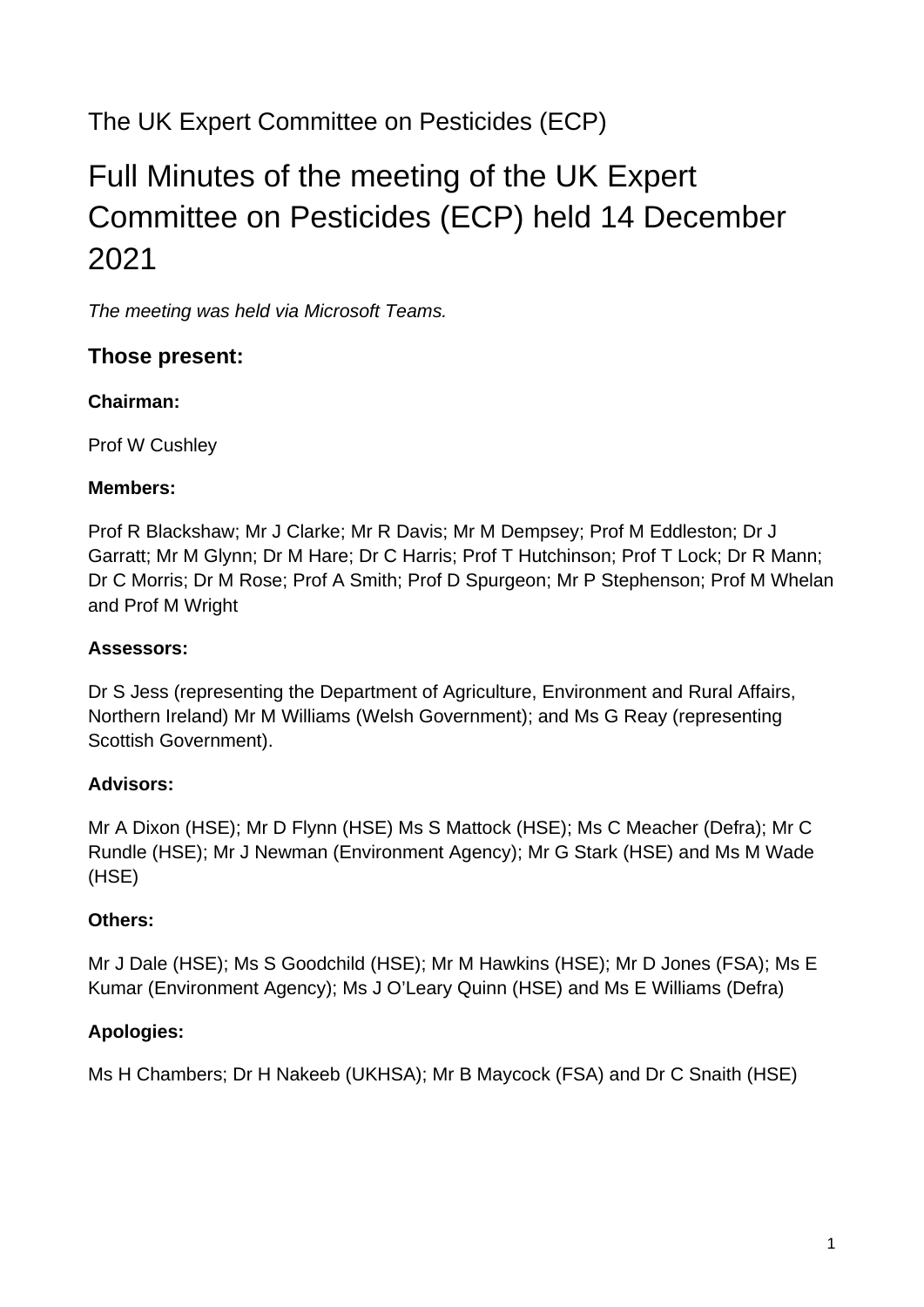### **Agenda Item 1: Introduction**

1.1 The Chair reminded the meeting of the confidentiality of the papers and their discussions. If Members believed that they had a commercial or financial interest in any of the items being discussed, they were required to declare their interest to the Chair and Secretariat prior to the meeting. They may then either be invited to absent themselves from the discussions, not participate and/or not be involved in any discussions and decision-making, unless invited to do so.

1.2 Two Members identified potential conflict of interests, these were deemed to be non-personal specific conflicts and it was agreed they could remain and participate in the discussion on the relevant agenda items.

### **Agenda Item 2: Full Minutes of the previous meeting [ECP 1 (48/2021)]**

2.1 The draft Full Minutes of the November 2021 meeting were agreed.

### **Agenda Item 3: Matters Arising and Forward Business Plan [ECP 2 (48/2021)]**

3.1 The Secretariat provided an update on matters arising from previous meetings and invited Members to suggest any additions/amendments to the forward business plan which would be incorporated before the next meeting.

### **Agenda Item 4: Independent Scientific Advice: Cinmethylin [ECP 3 (48/2021)]**

4.1 Cinmethylin was first considered by the Committee in November 2020 and then again in November 2021, when additional issues requiring Independent Scientific Advice had been identified by HSE. Committee Members considered the questions put to them for cinmetyhlyin and began to formulate their advice.

4.2 The Secretariat introduced a working draft of the Independent Scientific Advice for cinmetyhlyin. Members formally approved the draft note as a true representation of the advice they provided, subject to amendments. The advice note will be submitted to HSE.

### **Agenda Item 5: Emergency Authorisation Guiding Principles**

5.1 Defra updated the Committee on their progress in drafting documentation on the guiding principles of Article 53 of Regulation No 1107/2009. Defra noted this work was done in consultation with the Devolved Administrations and HSE. The Committee noted the update and that no further amendments to the principles were anticipated. The